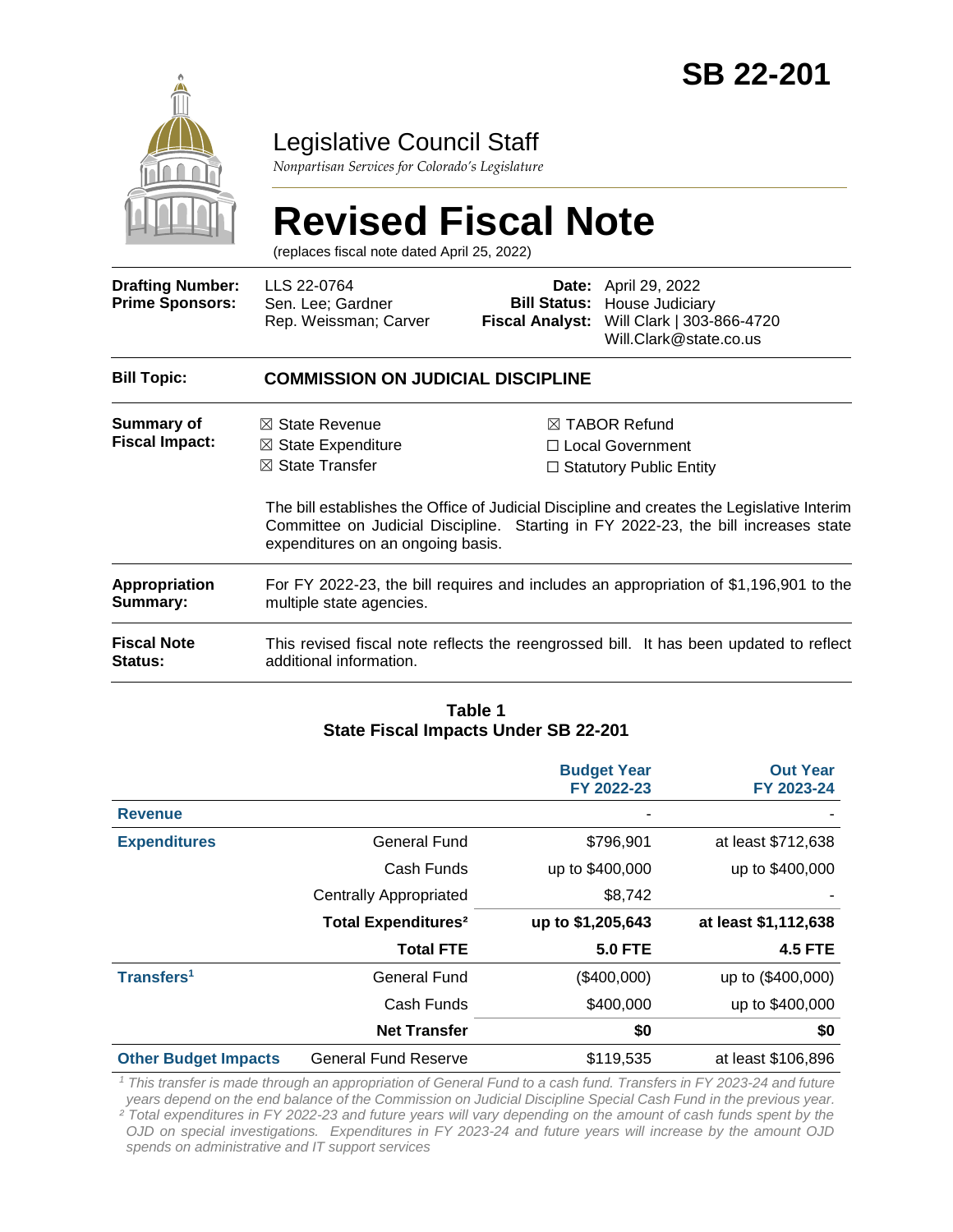#### **Summary of Legislation**

The bill establishes the Office of Judicial Discipline (OJD) as an independent office in the Judicial Department and creates the Legislative Interim Committee on Judicial Discipline.

**Office of Judicial Discipline.** The OJD is created to investigate and address allegations of misconduct against justices and judges in the Judicial Department. As part of its duties, the OJD must staff and support the operations of the Colorado Commission on Judicial Discipline (CCJD), including assisting with preparation of its budget and an annual report of its activities. The OJD is also required to receive requests for evaluation of judges and justices, conduct public outreach concerning the judicial discipline process and recommendations from the CCJD, and provide related education information.

The bill also:

- provides commissioners on the CCJD with legal immunity in carrying out their official duties;
- directs the Judicial Department to provide the OJD and CCJD with office space indefinitely, and administrative and technological support through June 30, 2023, at which point the OJD and CCJD will be responsible for finding alternatives to these services;
- establishes requirements for confidential information sharing between the CCJD and judicial oversight agencies, including disciplinary records of a judge or justice;
- requires complaints from Judicial Department staff, volunteers, and contractors alleging misconduct of a justice or judge be documented for as long as the subject of the complaint is a justice or judge, plus three years, along with the department's handling of the complaint;
- requires the Judicial Department to notify external complainants about the CCJD and provide the commission's contact information, and forward written or electronic materials received from the complainant to the CCJD;
- requires the CCJD to gather and maintain annual data and statistics about judicial complaints and investigations related to judicial misconduct, and to report these annually during its annual SMART Act hearings; and
- creates the continuously appropriated Commission on Judicial Discipline Special Cash Fund, appropriates \$400,000 to the fund in FY 2022-23, and requires the General Assembly to make annual appropriations so that the fund begins each fiscal year with at least \$400,000.

**Legislative Interim Committee on Judicial Discipline.** The bill creates a legislative interim committee that must meet during the interim between the 2022 and 2023 legislative sessions to study the effectiveness of Colorado's system of judicial discipline and related best practices.

#### **Background**

The CCJD is composed of 10 uncompensated members, including two district court judges, two county court judges, two attorneys, and four non-lawyer/non-judge citizens. The judicial members of the CCJD are selected by the Colorado Supreme Court. The attorney and other members of the CCJD are selected by the Governor and confirmed by the Senate. The CCJD is authorized to discipline and remove judges for willful misconduct in office; willful or persistent failure to perform duties; intemperance; and violation of the Colorado Code of Judicial Conduct.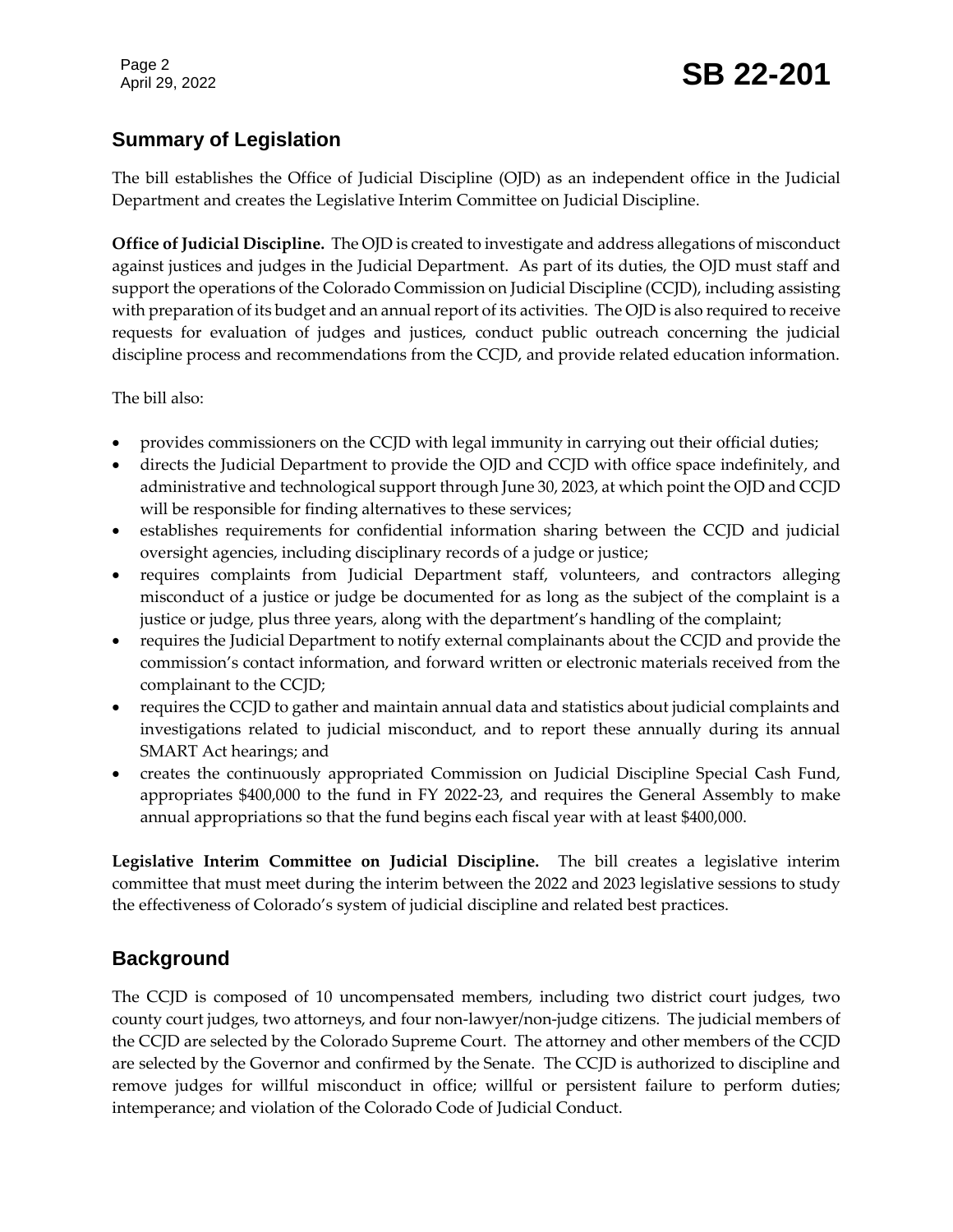Page 3

Page 3<br>April 29, 2022 **SB 22-201** 

In 2020, the CCJD processed 199 requests for evaluation of judicial conduct. Of those, two cases resulted in public discipline, three cases resulted in private sanctions, and two cases resulted in dismissal with concerns. In 2021, the CCJD experienced similar case volumes with two cases resulting in public discipline, one case resulting in private sanctions, and four cases dismissed with concerns.

#### **State Revenue**

Starting in FY 2022-23, state cash fund revenue will increase to the extent that expenses, attorney fees and other costs are recovered pursuant to the operations of the OJD. Some of this revenue is subject to TABOR.

#### **State Transfers**

In FY 2022-23, the bill annually transfers at least \$400,000 from the General Fund to the Commission on Judicial Discipline Special Cash Fund. Transfer amounts in FY 2023-24 and future years are conditional on the ending fund balance from each prior year. The special cash fund is required to have a balance of at least \$400,000 at the start of each fiscal year.

#### **State Expenditures**

The bill increases General Fund expenditures in the Judicial Department by \$743,438 in FY 2022-23 and at least \$712,638 in FY 2023-24 and future years. Expenditures may also increase by up to \$400,000 in FY 2022-23 and future years from the Commission on Judicial Discipline Special Cash Fund. The bill increases state General Fund expenditures in the Legislative Department by \$53,463 in FY 2022-23 only. Costs are detailed below and shown in Table 2.

**Office of Judicial Discipline—Judicial Department.** The Judicial Department will incur costs for staff, outreach, and training to create the new Office of Judicial Discipline.

- Staff. The OJD will require 4.0 FTE executive director, assistant, attorney, and investigator staff to investigate and address allegations of misconduct against judges and justices in the Judicial Department. The executive director is required to be paid the same salary as a district judge. Standard operating and capital outlay costs are included.
- *Record digitization.*The bill requires one-time digitization costs of \$6,000 in FY 2022-23 to digitize historical CCJD records from microfilm.
- *Support services.*The Judicial Department must provide the OJD with office space indefinitely, as well as technological and administrative support through June 30, 2023. Starting in FY 2023-24, as the OJD transitions to a new source for its accounting, information technology, human resources and payroll, and other support services, it will require additional funding for all of its operational needs, which will be requested through the annual budget process. These costs will depend on the source and breadth of services provided, and are not estimated in this fiscal note.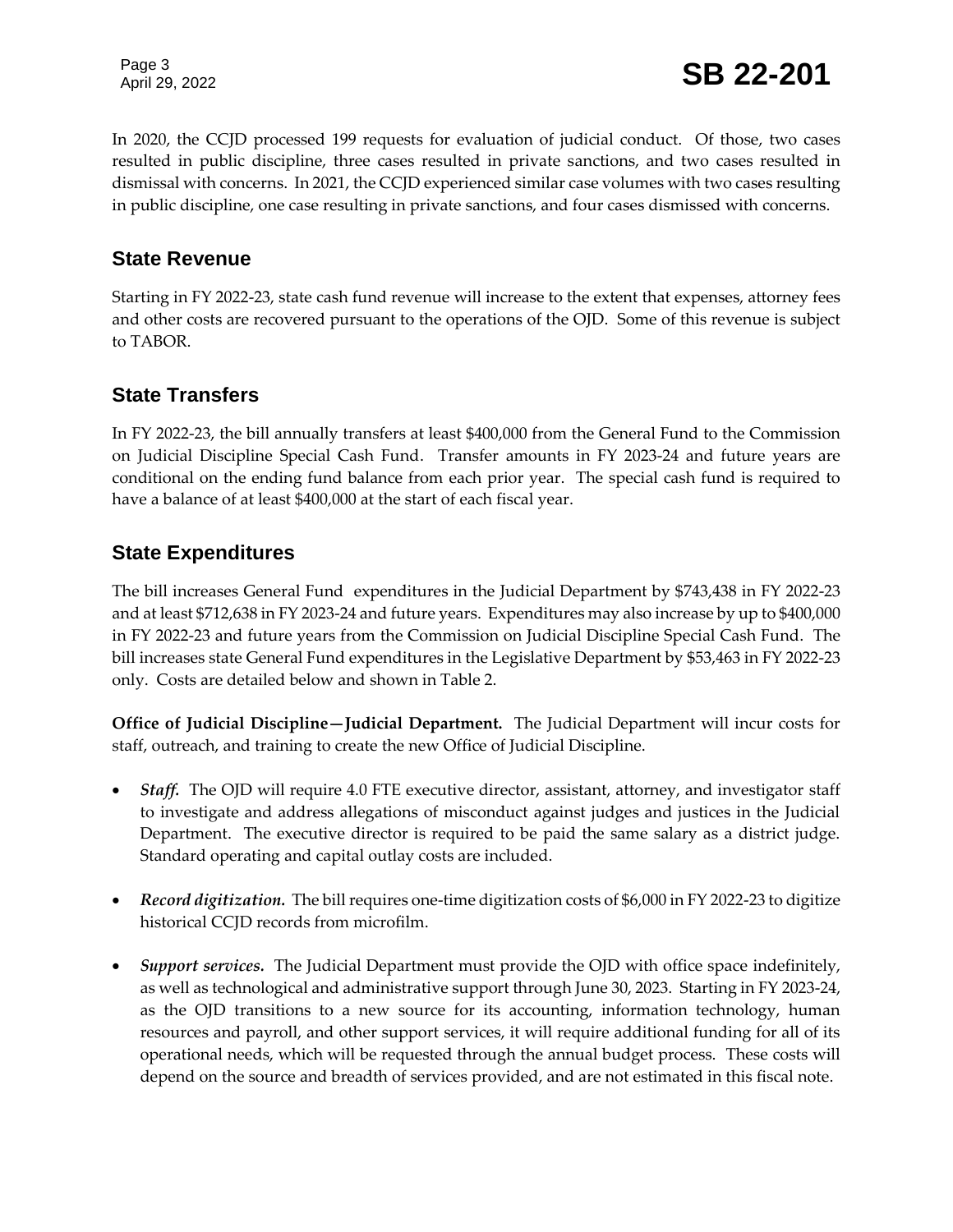- *Travel, training, and outreach.* The bill requires the new OJD to conduct public outreach concerning the judicial discipline process and recommendations from the CCJD, and provide related education information and training throughout the state. The fiscal note assumes the office will require \$50,000 for these purposes annually, including informational and educational materials, and making materials available on the web.
- *Legal services.* The OJD will require 900 hours of legal services in FY 2022-23 and FY 2023-24 for general counsel and advice on implementation, administration and ongoing development of office processes. Legal services are provided by the Department of Law at a rate of \$98.57 per hour. This general counsel will reduce to 450 hours in FY 2024-25 and out years.

| <b>Cost Components</b>                    |                  | FY 2022-23      | FY 2023-24           |
|-------------------------------------------|------------------|-----------------|----------------------|
| <b>Office of Judicial Discipline</b>      |                  |                 |                      |
| <b>Personal Services</b>                  |                  | \$484,907       | \$484,907            |
| <b>Operating Expenses</b>                 |                  | \$9,800         | \$3,800              |
| <b>Capital Outlay Costs</b>               |                  | \$26,400        | \$1,600              |
| <b>Record Digitization</b>                |                  | \$6,000         |                      |
| <b>Support Services</b>                   |                  |                 | not determined       |
| Special Investigations                    |                  | up to \$400,000 | up to \$400,000      |
| Travel, Training and Outreach             |                  | \$50,000        | \$50,000             |
| <b>Legal Services</b>                     |                  | \$88,713        | \$88,713             |
| Centrally Appropriated Costs <sup>1</sup> |                  | \$83,618        | \$83,618             |
| FTE - Personal Services                   |                  | 4.0 FTE         | 4.0 FTE              |
| FTE - Legal Services                      |                  | $0.5$ FTE       | 0.5 FTE              |
| <b>OJD Subtotal</b>                       |                  | \$1,143,438     | \$1,112,638          |
| <b>Legislative Department</b>             |                  |                 |                      |
| <b>Personal Services</b>                  |                  | \$37,156        |                      |
| <b>Operating Expenses</b>                 |                  | \$675           |                      |
| <b>Capital Outlay Costs</b>               |                  | \$6,200         |                      |
| Member Travel and Per Diem                |                  | \$9,432         |                      |
| Centrally Appropriated Costs <sup>1</sup> |                  | \$8,742         |                      |
| FTE - Personal Services                   |                  | $0.5$ FTE       |                      |
| <b>Legislative Subtotal</b>               |                  | \$62,205        |                      |
|                                           | <b>Total</b>     | \$1,205,643     | at least \$1,112,638 |
|                                           | <b>Total FTE</b> | <b>5.0 FTE</b>  | <b>4.5 FTE</b>       |

#### **Table 2 Expenditures Under SB 22-201**

*1 Centrally appropriated costs are not included in the bill's appropriation.*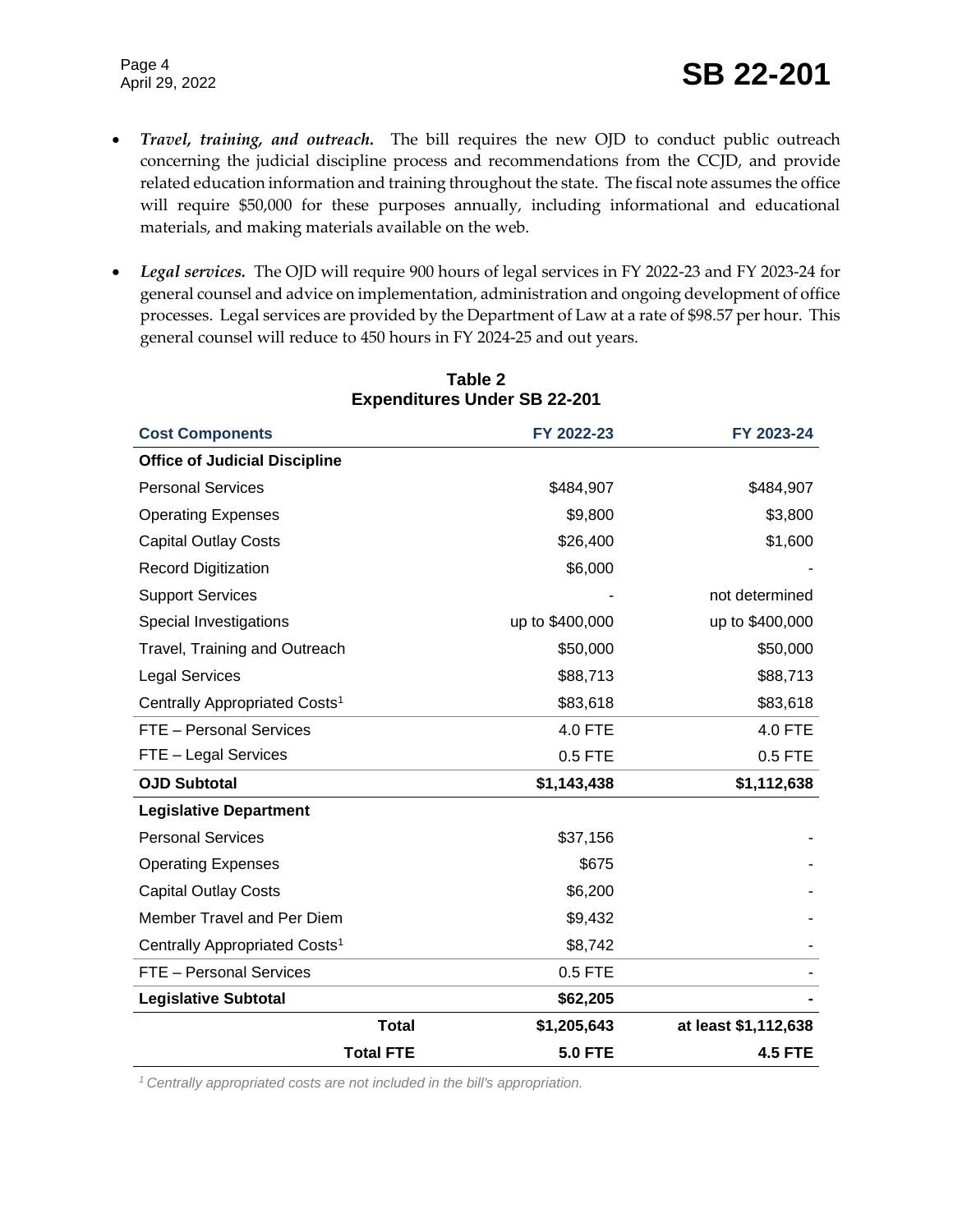Page 5

**Office of Judicial Discipline—Special Investigations.** Starting in FY 2022-23, the OJD will have access to at least \$400,000 each year for special investigations. Use of these funds will increase to the extent that the OJD hires attorneys for special investigations. These costs are expended from the Commission on Judicial Discipline Special Cash Fund, which is continuously appropriated to the OJD.

**Judicial Department—complaints, centralized support and disciplinary rule changes.** The bill requires the Judicial Department to document and share complaints of misconduct concerning judges and justices with the OJD within 35 days of receiving a complaint from Judicial Department staff. There are existing Judicial Department processes that align with most requirements in the bill, therefore the fiscal note assumes any increased workload can be accomplished using existing appropriations. If additional resources are required to comply with these requirements, they will be requested through the annual budget process.

The bill requires the Judicial Department to provide accounting, human resources, and IT support to the OJD until June 30, 2023 as it transitions to other sources for these services. This support can be accomplished using existing appropriations.

When the Supreme Court adopts rules, guidelines, and procedures related to judicial discipline, they must provide the OJD with an opportunity to object and engage in efforts to resolve any differences. The Judicial Department must post each new rule, guideline and procedure on their website, allow for public comment and include an opportunity for the public to address the Supreme Court. These costs are indeterminate, and the fiscal note assumes the Judicial Department will address any additional costs through the annual budget process as needed.

**Legislative Department.** The standard costs for Legislative Council Staff and the Office of Legislative Legal Services to staff an interim committee includes 0.3 FTE of a researcher, 0.1 FTE of an attorney, and 0.1 FTE of a legislative editor. Standard operating and capital outlay costs are included. Because staff are part-time, the General Fund pay date shift has not been applied.

• Member reimbursements. Reimbursement for judicial discipline committee members assumes 5 meetings with per diem of \$111.82 and \$124.00 travel for 8 legislative members.

**Centrally appropriated costs.** Pursuant to a Joint Budget Committee policy, certain costs associated with this bill are addressed through the annual budget process and centrally appropriated in the Long Bill or supplemental appropriations bills, rather than in this bill. These costs, which include employee insurance and supplemental employee retirement payments, are shown in Table 2.

#### **Other Budget Impacts**

**General Fund reserve.** Under current law, an amount equal to 15 percent of General Fund appropriations must be set aside in the General Fund statutory reserve beginning in FY 2022-23. Based on this fiscal note, the bill is expected to increase the amount of General Fund held in reserve by the amounts shown in Table 1, which will decrease the amount of General Fund available for other purposes.